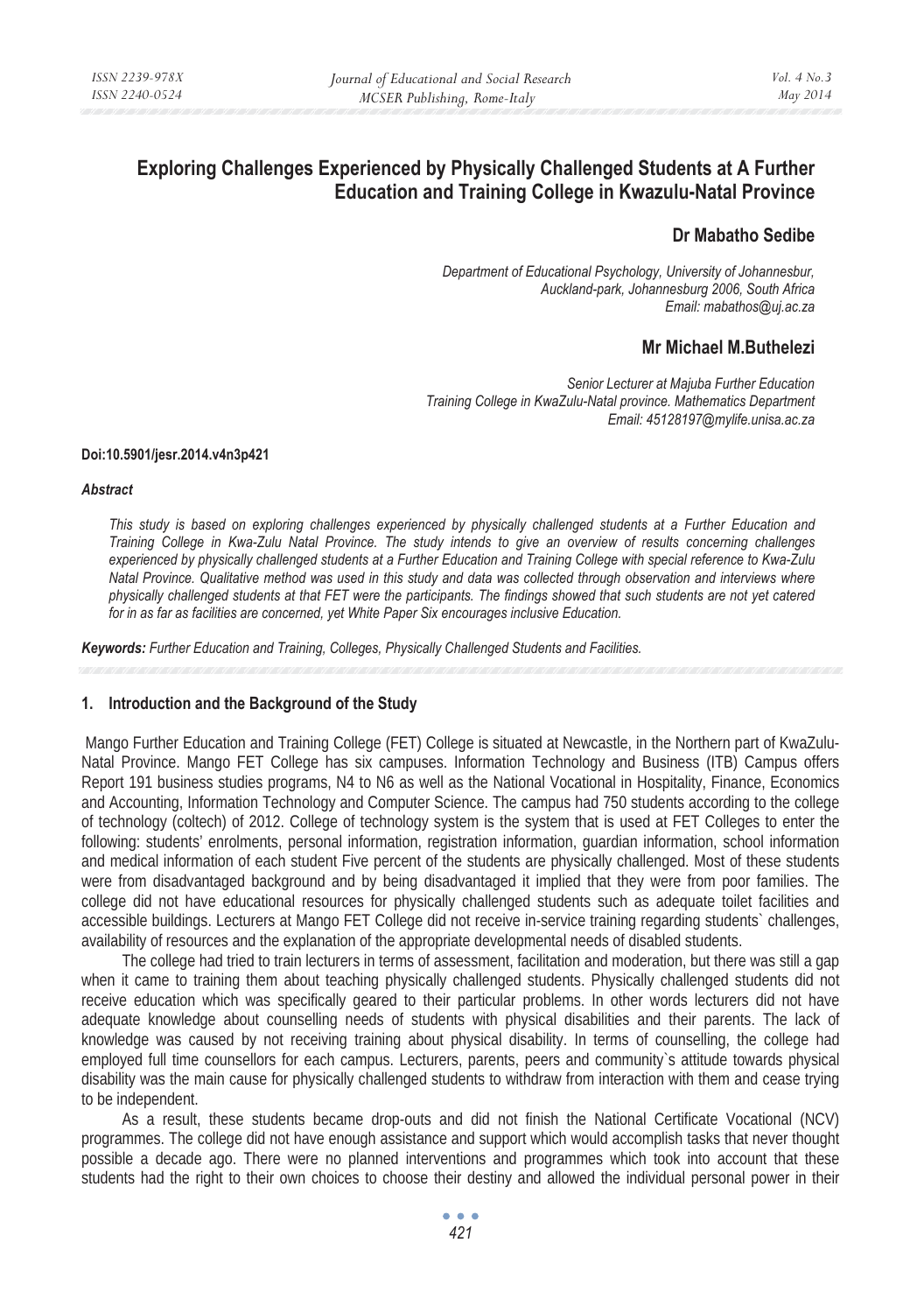lives. Physically challenged students were thus not fully motivated at Mango FET College.

### **2. Problem Statement**

Buuren (1990) cites that the inadequacy of basic health screening in schools is of immediate concern to him and many physical health problems which are easily treated if they are picked up at school have been left unidentified and untreated. Donald (1994) further adds that most of the learners with physical disabilities are under conditions of poverty social disadvantage. That is true in a sense that most physically challenged students at Mango FET College were from the poor families and that made them not perform very well. Kapp (1991) also argues that many of the tasks for the individuals with physical disability may be caused more by a lack of resources rather than individual lack of skill or will. This was the same problem at Mango FET College. These socio-economic disadvantages resulted in a high rate of absenteeism which impacted negatively on students' performance levels.

Terre Blanche (2004) also indicates that the development of a community requires careful collaboration with community members and the tapping of local knowledge. The college did not fully involved parents of physically challenged students. According to Nsamenang (2004), the family is an important structure as it has the foundation for a child`s development even before the child is born and it prepares the child to acquire skills in interpersonal processes and communication. Thus a family is the secure base on which students should build the confidence needed to relate to others and the world.

The researcher agreed with Nsamenang (2004) in the sense that students with physical disabilities at Mango FET College were not fully assisted by their parents and lecturers in terms of educational support and motivation. These students with physical disabilities often had a poor self- image, which resulted in the formation of the negative selfconcept. These feelings of poor self-esteem resulted in an inferior complex which had a negative impact towards their academic achievements and social development. Morrow (1985) argues that these thoughts make the child feels that he or she is a burden, no good, not wanted, a disgrace or untouchable. This caused a distance between physically disabled students and other students. The barrier of others` attitudes however remained high.

Friendships and relationships with other students remain difficult according to Kneedler, Hallahan and Kauffman (1984). Consequently students with physical challenges at Mango FET College experienced socializing problems especially in mainstream education. The concept of one's should be closely related to both the capabilities and limitations of the both structure, so that internal motivation will be realistically related to one's disabilities. Kapp (1991) argues that physically disabled learners generally experience problems with mobility. Access to building at particular areas may cause problems. Where no special provision is made, certain buildings and areas remain inaccessible for physically challenged students in schools. The researcher also agreed with Kapp (1991) that access to college building in Mango FET College was a problem for physically challenged students. Mango FET College was a double storey building with no proper stairs for physically challenged students. Macleod (1998) states that specific learning needs of physically disabled learners in a disadvantaged social context are likely to be made worse by inadequate resources. Donald and Green (1995) also argue that equally the number of learners with specific learning needs puts additional pressure on poor educational and social resources so that the entire context tends to get worse. Donald and Green (1995) further cite that educators are not given in-service training regarding various handicaps, the availability of resources for learners and the explanation of the appropriate psychosocial needs of disabled learners in schools.

Mango FET College had the same problems of not having resources for physically challenged students, for example, there were no toilets and ramps for physically challenged students. Yet the college was enrolling these physically challenged students as mentioned in the preceding sections. Hosie (1982) argues that to solve these problems, educators should learn the counselling needs of learners with physical disabilities and their parents. The college was not providing lecturers with education about counselling needs of physically challenged students.

Kapp (1991) states that physically disabled learners require education which is specifically geared to their particular problems and potentialities. Parents therefore should play a role in the mainstreaming learners with physical disabilities. It is also true that a child`s development is disrupted when family life has failed to prepare life or when school life fails to sustain the promises of earlier stages. Baumberger and Harper (2007), note that students with disabilities often need assistance in acquiring skills for independent living. Students with physical disabilities at Mango FET College suffered from discrimination and judgment of others; sometimes simply for the peculiar but harmless ways they conducted themselves.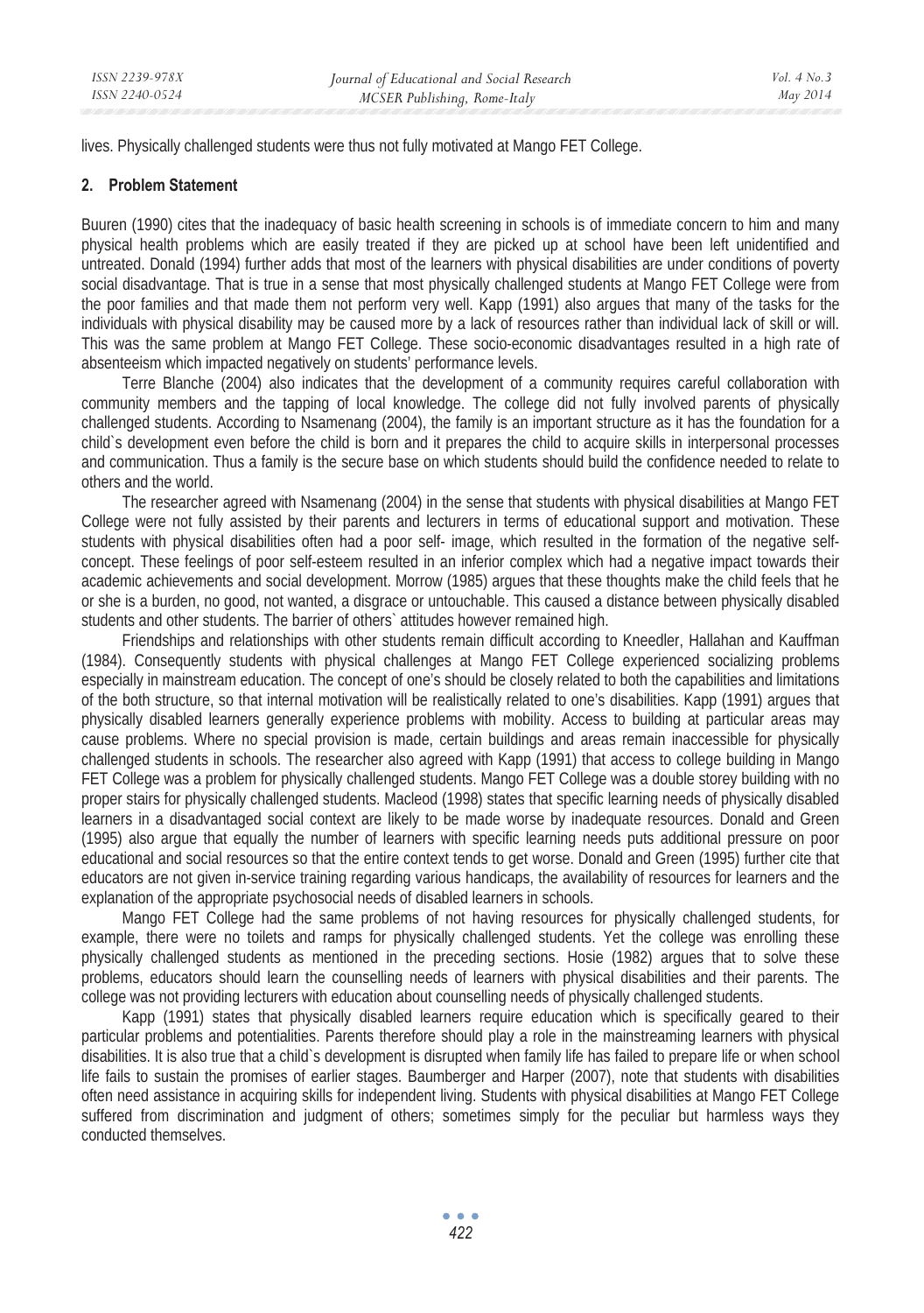## **3. Research Question**

Based on the above discussion, the following main research question was thus being asked:

• What are the challenges experienced by physically challenged students at Mango FET College in KwaZulu-Natal Province?

# *3.1 Research sub-questions*

- What are the challenges experienced by physically challenged students at Mango FET College in KwaZulu-Natal Province?
- What guidelines are used by lecturers to assist physically challenged students at Mango FET College in KwaZulu-Natal Province?

# **4. The Aim of the Study**

The aim of this study was to explore and describe the challenges experienced by physically challenged students at Mango Further Education and Training college in KwaZulu-Natal Province.

The objectives of this study were to:

- Identify challenges experienced by physically challenged students at Mango Further Education and Training College in KwaZulu-Natal Province.
- Find the possible guidelines to be used by the lecturers at Mango Further education and Training College in KwaZulu-Natal Province to assist physically challenged students.

# **5. Research Design and Methodology**

The study was conducted from the interpretive paradigm. According to Terre Blanche and Durrheim (1999), paradigms act as perspectives that provide a rationale for the research, and commit the researcher to particular methods of data collection, observation and interpretation. The aim was to discover challenges experienced by physically challenged students at the FET college. An interpretive paradigm in this study refers to a concern in exploring and understanding the social world using both the participants` and the researcher`s understandings (Ritchie and Lewis, 2003).

 In this study qualitative research method was used. Denzin and Lincoln (1994) state that qualitative research method implies an emphasis on processes and meanings that are not rigorously examined or measured in terms of quantity, amount, intensity or frequency. Silverman (2000) further mentions that the method used by qualitative researchers represents a common belief that they can provide a deeper understanding of the social phenomenon under investigation.

# **6. Purposive Sampling**

Merriam (1998) clarifies that purposive sampling is based on the assumption that the researcher wants to understand a phenomenon and must, therefore, purposefully select participants who are rich in information regarding the phenomenon. Therefore, participants included should be knowledgeable, willing to participate and readily available (Greyling, 2008). Furthermore, purposive sampling takes place when the group of participants is homogenous, sharing the experience of a particular situation (Willing, 2001). In this study, participants are thus physically challenged students at an FET college.

# **7. Data Collection**

Data collection is the technique employed in research, to gather information from the phenomena under the study and draw a meaningful understanding in accordance with research question. Merriam (2002), defines the concept data as: bits and pieces of information found in the environment that are collected in systematic ways to provide an evident base from which to make interpretation and statements intended to advance knowledge and understanding concerning a research question or problem. Leedy and Ormrod (2005), state that "qualitative researchers often use multiple forms of data techniques that suits well with the research questions". In this study the researcher therefore used observations and interviews as the main tools for data collection.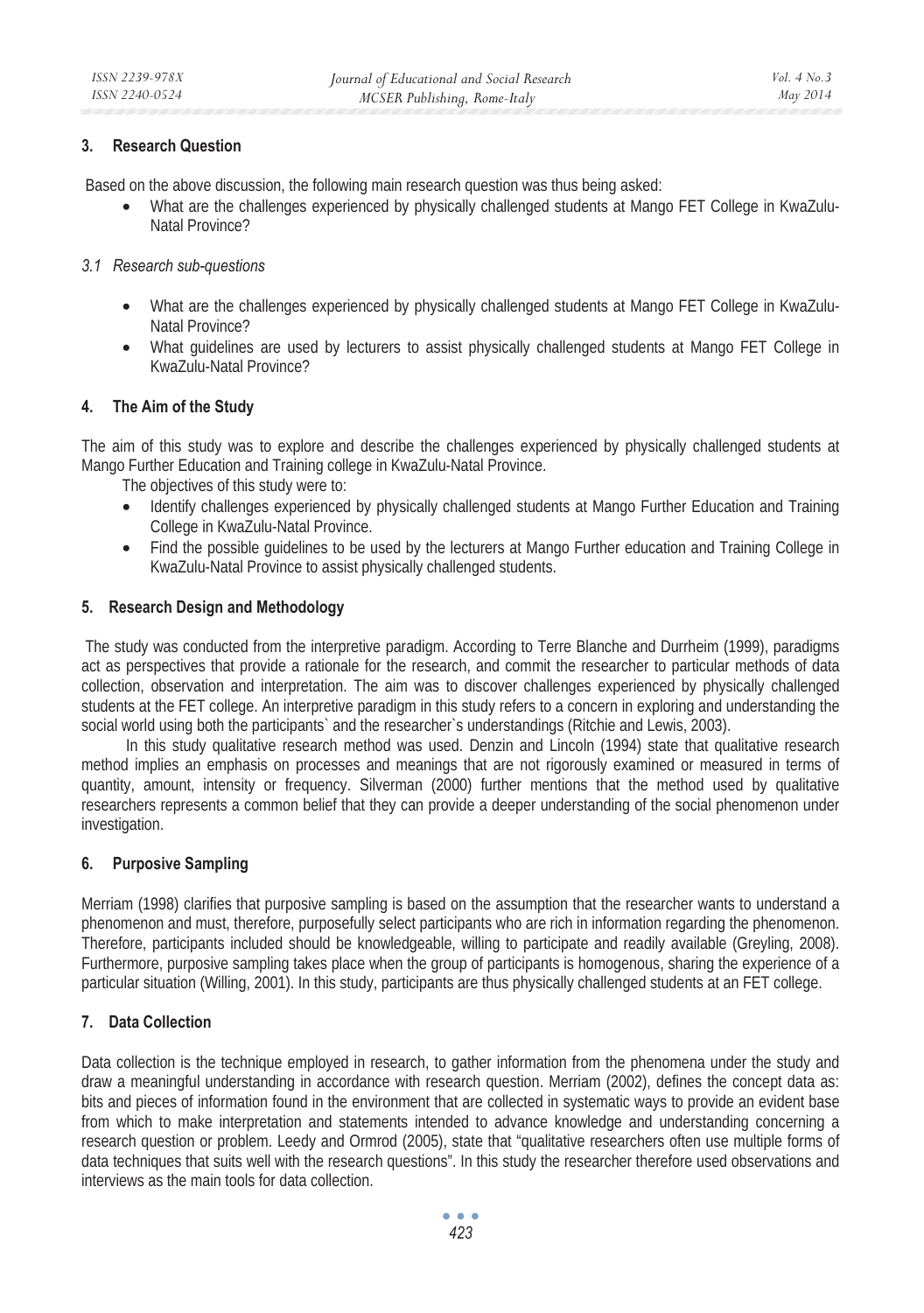# *7.1 Observation*

Atkinson and Hammersley (in Denzin and Lincoln, 1994) define observation as a 'systematic data collection approach'. According to Fetterman (1998) participant observation combines participation in the lives of the people being studied with maintenance of a professional distance that allows adequate observation and recording of data. Observation was appropriate and was used for this study because the researcher observed the interactions of the participants involved as detached outsiders but experienced them first hand as insiders.

 Maxwell (2005) supported the above statement by saying that "observation can enable you to draw inferences about the perspectives that you could not obtain by relying exclusively on interview data.

# *7.2 Interviews*

Interviews were used in order to see to it that all the relevant topics regarding the research study`s focus were covered during the interview session (Patton, 2002), but also allowed for greater flexibility in exploring the experiences of physically challenged students at the FET college. Some of the following questions were asked during the interviews:

- What do you think about learner support from student support services and from the college?
- If there are no supports, how you think should be provided and how you think can assist you to cope academically?
- Do you think that there are adequate resources for physically challenged students at the college? If there are, name them and if there is none, what you personally think should be done?
- What can you say about buildings at the college?
- Do you think they are accessible for physically challenged students? If you think they are not, suggest things that should be done and who should do those things?
- In terms of support from parents of physically challenged students, tell me the support/s you receive from them.
- In what ways do you receive it, if you receive it and what are you suggestions concerning support from parents?

### **8. Discussion of the Findings**

The discussion is based on the study`s significant findings as revealed in the previous chapter, and contextualised them against the existing bodies of literature. Some of the findings are tabled and discussed below:

# *8.1 The factors affecting the academic development of physically challenged students at FET college in Kwa-Zulu Natal Province.*

The factors that affected the academic development of physically challenged students at Mango FET College in Kwa-Zulu-Natal Province were gleaned from the this study and it stood out as important to this study`s research participants include: the lack of support from student support services and from FET college, the lack of resources, the inaccessibility of buildings and inadequate support from parents of physically challenged students. The above-mentioned constituent factors were discussed in the proceeding section.

Department of Education (2001) argue that limited attention has been placed on addressing issues of access and participation for students categorised by government's National Plan for Higher Education (NPHE) as non- traditional students. Both the South African disability movement and the South African government approach disability from a social model. As such their policy documents firmly state that institutions need to accommodate physical students and remove barriers that hinder their developments. Included within this category are physically challenged students who are recognised in the policy framework as having been historically disadvantaged, and as an important target group to reach in broadening the social base of the further or higher education system. For physically challenged students, inequalities in FET colleges began with inequalities that had shaped the whole college system in South Africa. The lack of appropriate and adequate provision for physically challenged students at the college and school level had profoundly affected access to higher education for physically challenged students. It was important to recognise that although, as already stated the South African higher education policy framework had a strong equity agenda which included physically challenged students, the policy also warns against institutions recruiting students who do not have the potential to pursue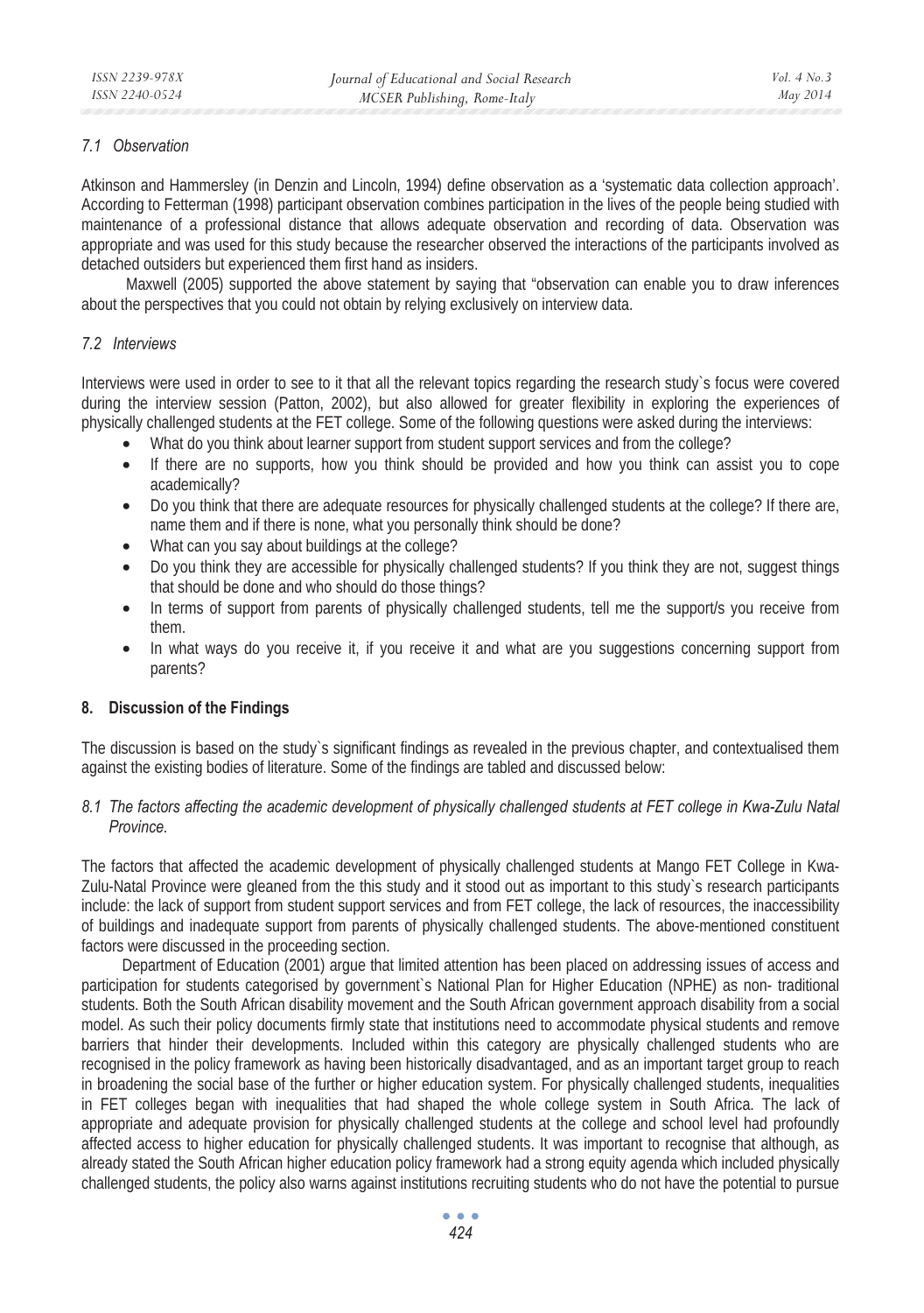further study and that they do not retain students who have no chance of success according to Department of Education  $(2001)$ .

Naidoo (2010) argues that adequate systems need to be put in place to ensure that institutional and appropriate curricula transformation occurs and support is provided. Although legislation required FET colleges to include students with physical disabilities, on ground level, appropriate practice was necessary to ensure that physically challenged students in fact got support and accommodation they needed in order to participate equally.

### *8.2 The lack of support from students support services at FET college in Kwa-Zulu Natal Province.*

All the participants from this study voiced their views of the lack of support from students support services and from Mango FET College, which they reported, put them at great disadvantage in terms of meeting their academic as well as emotional and social needs. This had affected their academic development. In light of the above, Fuller, Healey, Bradley and Hall (2004) caution us against talking of physical disabilities as though they are homogenous group. Students with physical disabilities have diverse needs. Gewer (2010) cites that there is limited knowledge on the effectiveness of learner support services within colleges. Gewer (2010) further states that where there are services they are not being utilised by the students and lecturers. Even the data from a survey of national certificate vocational (NCV) students at FET Colleges in 2009 suggested that there were limited learner support services available.

Participants also reported that they did not have access to counselling facilities and no one was talking about their physical disabilities. Participants mentioned that Disability Support Services should have been available at the college. It was also reported that having no disability support services had harmful effects on the emotional state of physically challenged students. With regard to counselling, the college had tried to hire some counsellors, but there was still a shortage of counsellors at the college according to the participants. The college needed to hire more counsellors that were trained for each campus. Participants also reported that lecturers that were members of students support services were not fully trained to deal with physically challenged students.

Participants also voiced the issue of lecturers who were not receiving in-service training in as far as physical challenges were concerned. All stakeholders such as lecturers, students support services, counsellors, student representative council and the college reported by participants should play a major role in assisting physically challenged students. Participants also reported that having no ramps at the college for physically challenged students had a negative impact on their academic development. Department of Education (1997) states the following as barriers to learning: inaccessible environments for example, the lack of ramps in education schools and harmful and negative attitudes towards learners with physical disabilities making these students more vulnerable and more likely to be excluded or to experience learning breakdown.

# *8.3 Inadequate support from parents of physically challenged students at Mango FET College and the meaning of physical disabilities for parents.*

Most of the participants reported that there was not much role that was played by parents in the education of physically challenged students at Mango FET College. Lecturers complained about parents not attending parents` meetings at the college. Allen and Cowdery (2009) stress that regular parent conference or meetings should be scheduled two or three times a year to build a good working relationship between lecturers and parents of physically challenged students.

Parents of students with physical disabilities are faced with disappointments and adjustments according to Allen and Cowdery (2009). Inadequate support from parents made it difficult for physically challenged students to cope and develop academically. Participants also viewed that parents of physically challenged students lacked understanding and training about physical disabilities. Participants also suggested that parents should be trained by the college in order to meet their children` needs.

The findings from this study revealed that there were many barriers experienced by physically challenged students at Mango FET College in KwaZulu-Natal Province. The following factors affected the academic development of physically challenged students at Mango FET College: lack of support from students support services and from the college, lack of resources for physically challenged students at Mango FET College, inaccessibility of buildings for physically challenged students at Mango FET College and inadequate support from parents of physically challenged students at Mango FET College. The researcher was also able to identify these barriers that hindered the academic development of physically challenged students and put these students at a disadvantage to excel academically and socially. When the researcher heard the views of participants, the researcher hoped and believed that positive change should be made through the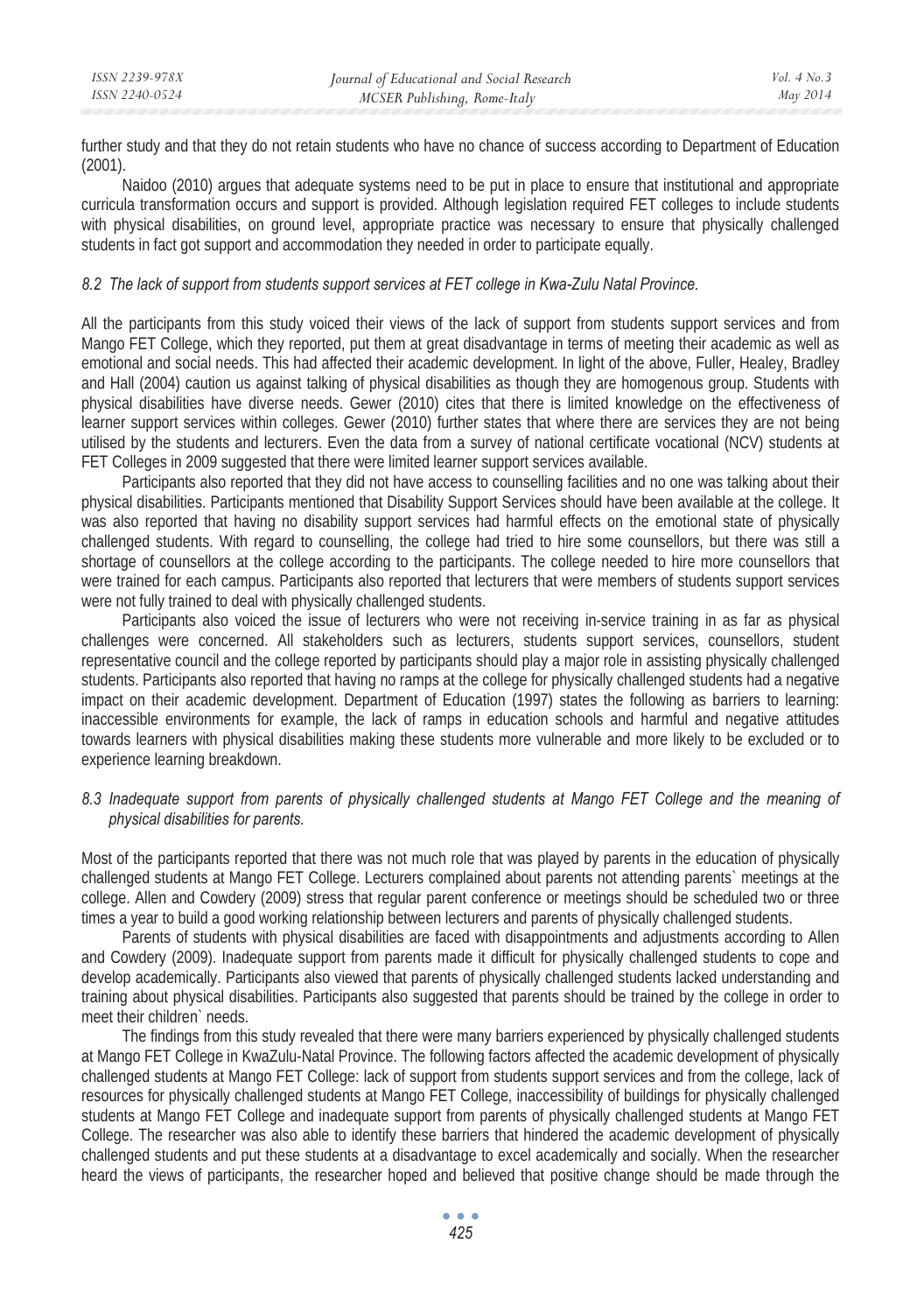findings from this study for barriers to be overcome.

#### **9. Conclusion**

From the above discussion, the study points to the possibility that the key role players such as students support services and the college management were firstly not made aware of the physically challenged students and their unique requirements and those that were aware did not seem to be doing their level best to assist these students in order to meet their needs. The college had employed one councillor for each campus, but that was not enough since they were not qualified to counsel these physically challenged students. They were fully trained to aid physically challenged students. Though, there was students support services in place for students, the college did not provide them with proper training in order to assist physically challenged students. Physically challenged students at the college were marginalised. As a result, they did not cope academically and socially. The Students Support Services together with lecturers and college management should have played a major role in supporting physically challenged students by creating an environment where these students could experience attitudes of embracing diversity and accommodating differences. The progress could be made through the increased learner support from students support services and the college management, accessibility of buildings for physically challenged students and roles of parents of physically challenged students.

### **10. Recommendations**

Based on the preceding section on discussion and interpretation of the research findings, the following recommendations are thus made that:

- Disability unit hosts teaching workshops to sensitise and educate University lecturers about teaching disabled students, organises a disability awareness week to create awareness among University population, encourages Disability Unit students to introduce themselves to and liaise with their lectures.
- Buildings should be designed in such a way that could be used equitably by all students including physically challenged students.

### **References**

Allen, K. E. and Cowdery, G.E. (2009). The exceptional child: Inclusive in early childhood education.6th edition. USA: Cengage learning. Atkinson, P. and Hammersley, M. (Eds) (1994). "Ethnography & participant observation." In NK Denzin and YS Lincoln, Handbook of Qualitative Research (pp. 248-261). Thousand Oaks, CA: Sage Publications.

Baumberger, J.P. and Harper, R.E. (2007). Assisting students with disabilities: A handbook for school counselors. 2nd edition, California: Corwin Press, INC.

Bronfenbrenner, U. (2005). Making human beings human: Bioecological Perspectives on human development, Thousand Oaks, CA: Sage Publications.

Creswell, J.W. (1998). Qualitative Inquiry and Research Design: Choosing Among Five Traditions, Thousand Oaks, California: Sage Publications.

Denzin, N.K. and Lincoln, Y.S. (Ed) (1994). Handbook of qualitative research, California: Sage Publications.

- Department of education. (1997d). Quality education for all. Report of the National Commission of Special Education Needs and Training, Pretoria: Government Printers.
- Donald, D. (1994). Children with special education needs: The Reproduction of Disadvantage in Poorly Served Communities, Cape Town: Oxford University Press Southern Africa.

Fetterman, D.M. (1998). Ethnography Step by Step, 2nd Edition, Thousand Oaks, CA: Sage Publications.

- Fuller, M., Healey, M., Bradely, A. and Hall, T. (2004). Barriers to learning: A Systematic Study of the Experience of Disabled Students at one university. Studies in Higher Education, 29(3), 303-318. Retrieved on 11 August, 2009 from EBSCOHost database.
- Gewer, A. (2010). Improving quality and expanding the further education and training college system to meet the need for an inclusive growth path, Development Bank of Southern Africa.
- Greyling, E. (2008). Students with disabilities` experiences of support and barriers to their development at Stellenbosch University, Thesis presented in partial fulfilment of the requirement for the degree of Master of Educational Psychology at Stellenbosch University.

Kapp, J. A. (1991). Children with problems: an orthopedagogical perspective, Pretoria: Van Schalk.

Kneedler, R. D. Hallahan, D. P. and Kauffaman, J.M. (1984). Special education for today, Englewood Cliff: Prentice Hall. Leedy, P.D and Ormrod, J.E. (2005). Practical research planning and design, 8th edition, USA: Pearson Merril Prentice Hall. Maxwell, A. (2005). Qualitative research designs: An interactive approach (Ed), Thousand Oak: Sage Publications.